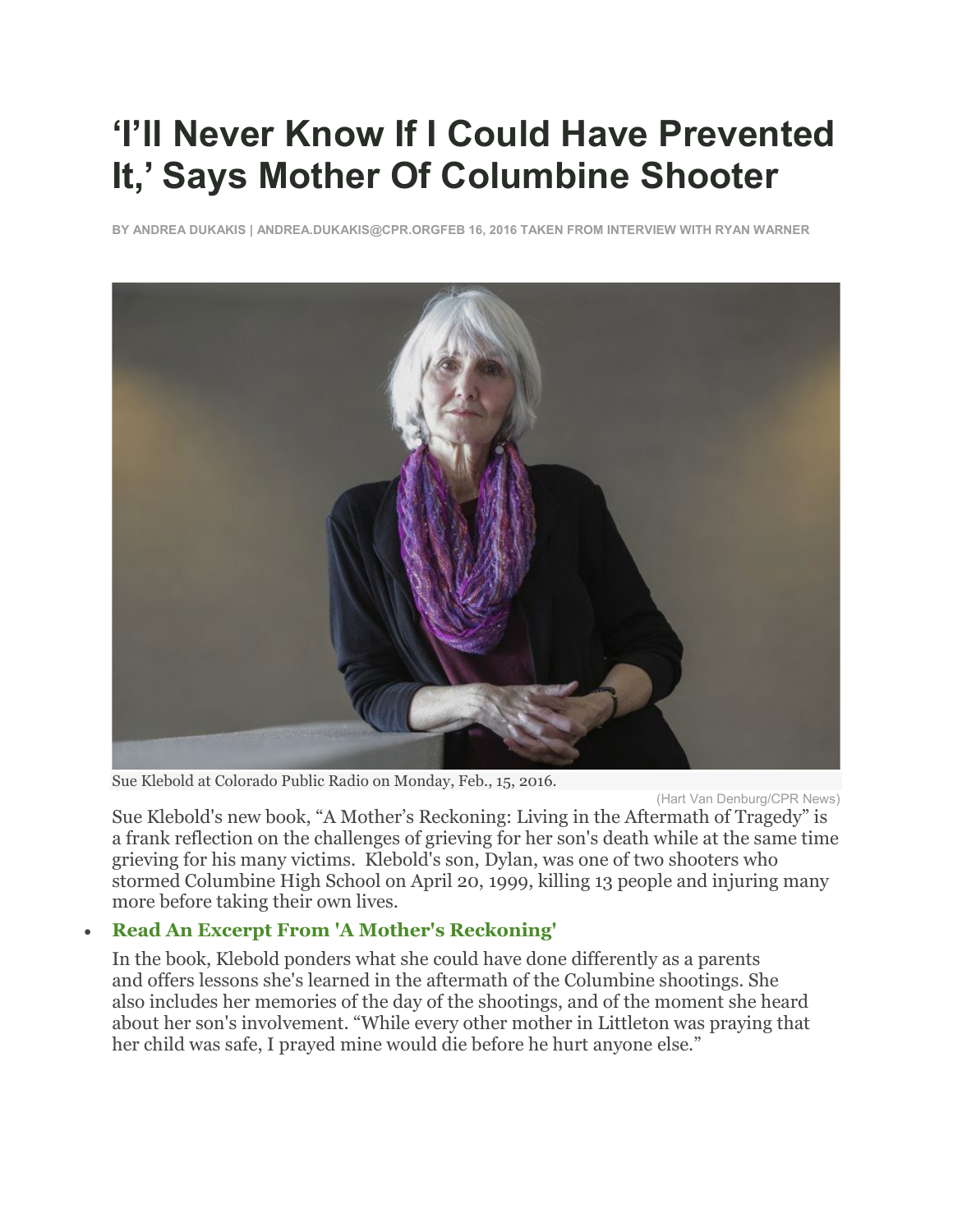Klebold is donating all profits from the book to mental health charities and research. Click on the audio to hear the full conversation. Edited highlights are below.

## **On writing about her son Dylan's birth of being "overcome by a strong premonition. This child would bring me a terrible sorrow."**



Sue Klebold with her son Dylan on his 5th birthday September 11, 1986.

(Courtesy Sue Klebold)

"I think I still make of it what I did at that time. It was a passing feeling that went over very quickly, like a shadow. And right after that occurred, my, Dylan became very ill and he had to have surgery. And with all the care and all the worry over that surgery, I looked back on that moment and thought how that it must have been a moment of intuition regarding his health and that we had intervened in time to save his life and make him healthy.

And I've totally forgot about that moment where I had that premonition until I woke up the day after his death and I remember waking and remembering that that had actually happened."

## **On grieving the loss of her child while understanding the mayhem he inflicted:**

"It is just a complex mix of every awful emotion one can imagine. There was terrible sorrow that I felt for the families of the other victims. I was obsessed, once I realized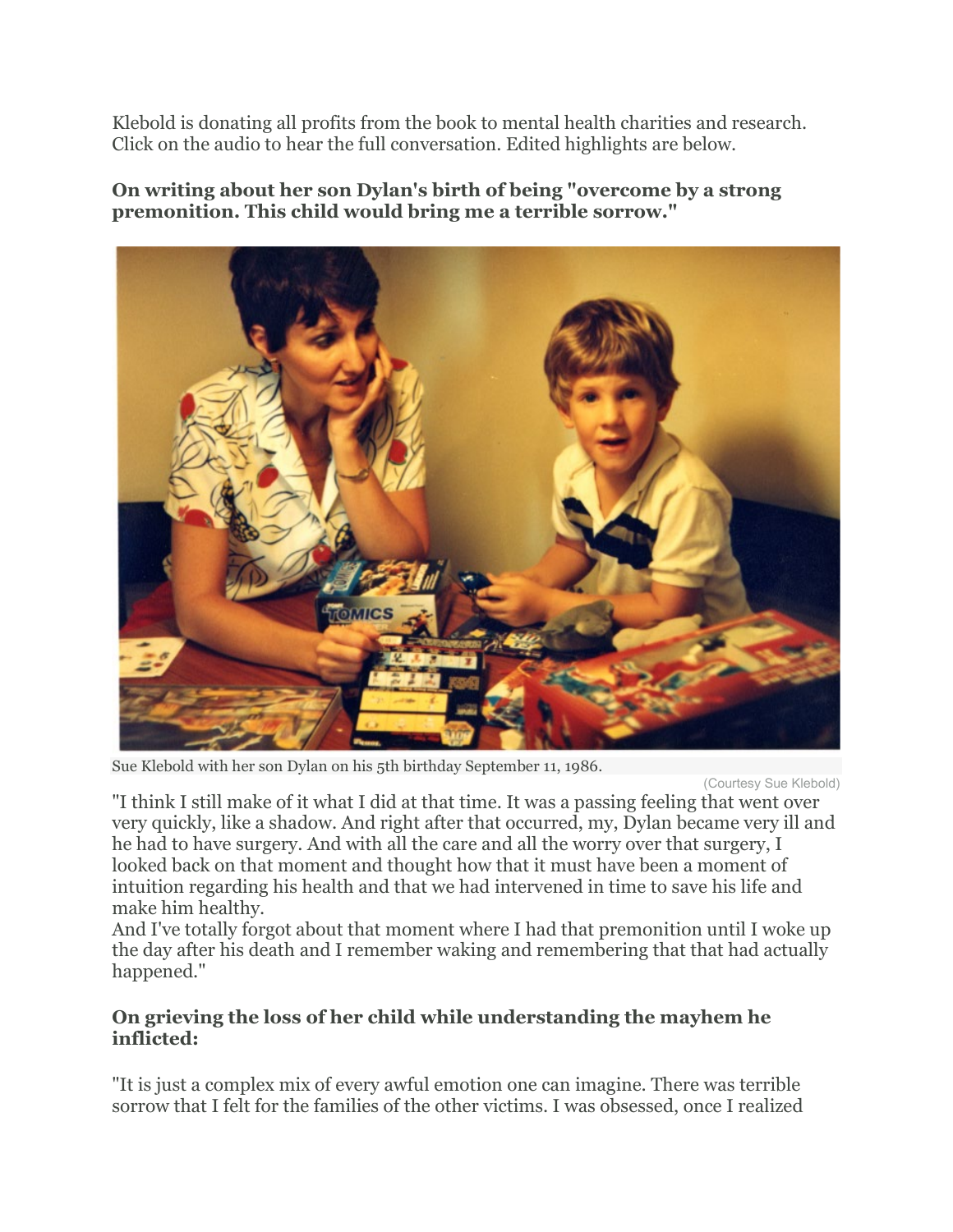what had happened, with the manner in which the children and the teacher had died and it was such a complex layered set of feeling because I was feeling sorrow for them. I was feeling sorrow for my own son, trying to understand.

Mostly I remember being completely bewildered because I didn't understand what had happened or how it had happened. I would read things in the paper that didn't seem to be true so I entered a period of denial where I thought perhaps much of this wasn't true and Dylan wasn't really there as a participant, maybe somehow he was an observer, had gotten tricked.

And on top of all that sorrow and grief and confusion, was also humiliation. Terrible shame for being associated with someone who would do such a terrible thing. And then having to be exposed to the world and then to be judged and to be hated. To turn on the radio and hear yourself being called disgusting. To see that vandalism is occurring and crosses are being chopped down and trees. So I actually began to feel very paranoid on top of all the other feelings I was experiencing."

#### **Why she worries that people will think she's callous for having grieved for her son, first, or even at all:**

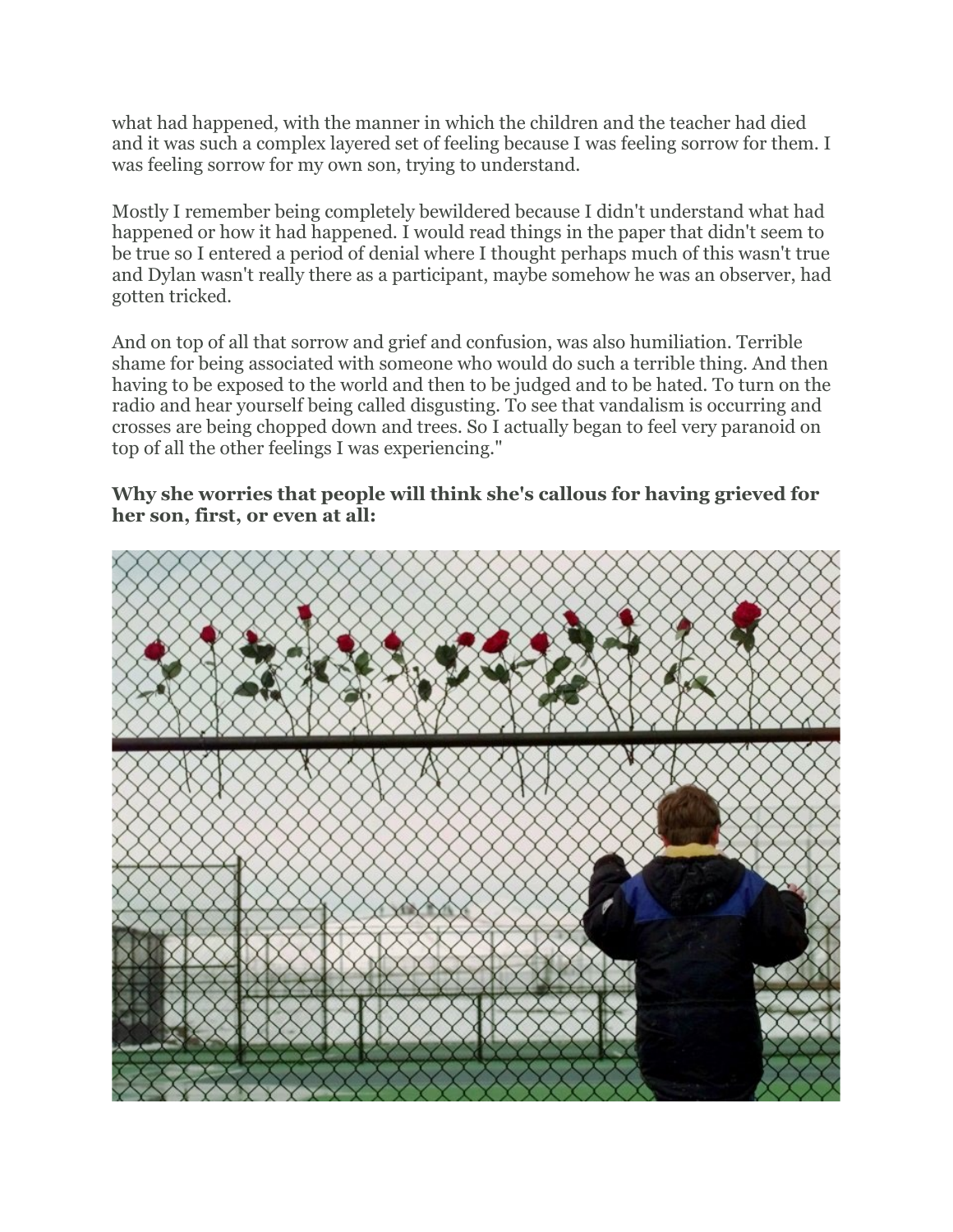A boy looks through the fence at the Columbine High School tennis courts in Littleton, Colo., days after the April 20, 1999 shootings.

(AP Photo/Eric Gay)

"I think that is a perception that some people have and that has been expressed to me in certain ways. One of the difficult things about this tragedy and to talk about it and to write about it, is that Dylan's death, was technically speaking, a murder-suicide. That he killed other people and then he killed himself and in trying to understand his death and why such a thing happens, in Dylan's case, I believe his suicidality was the mechanism through which he participated in this. So when I focus on his loss or talk about his death as a suicide, I'm sure it feels very offensive to some people that, because it seems that I'm disregarding the murders. And I'm not, and, of course, but this is the way that I am trying to understand it."

#### **Why she pushes back against the phrase "commit suicide":**

"I noticed that you used the words to commit suicide and that is a term that the suicide prevention community is trying to eradicate. We don't like to think of a suicide as a crime. And of course, in Dylan's case it was because he murdered others. But when someone dies by suicide, it is the result most often of an illness and it is not technically some kind of a choice in the manner that you and I would think of as a choice. So we like to say someone died by suicide or someone took his own life. Or killed himself. Those are terms. And we urge people not to use the words 'commit suicide.'"

# **How she learned about the news coming out of the high school:**

"So that day, in the morning that day, Dylan had said goodbye in a most peculiar way. I was getting ready for work that morning. And it was dark and his bedroom was upstairs and mine was on the main level and I heard him bounding down the stairs heavily, and he ran past my bedroom door, without turning on lights, and I opened the bedroom door and I called out. I couldn't see anything but I said, "Dyl?" and at that point he was at the front door and he said, "Bye." And he slammed the door and he left. I was very concerned. It didn't sound like him. I didn't know why he was up early. I woke my husband and I said "something is bothering Dylan, will you be here today when he comes home from school so you can talk to him and find out what it is. He said, yes, I'll talk to him."

Now at that point, all I knew was that something was bothering him. I had no conception that it was a life and death issue. I thought it was just perhaps a teenage issue of some kind. I went on to work. And about noon my telephone on my desk had a message light on it and I returned to my desk. The message light was flashing and I got a message from my husband and his voice was terribly broken and breathless and he said, "Susan, this is an emergency. Call me back immediately." And I knew from the tone of his voice instantly that something had happened to one of our children. I was searching my thoughts to try to think where are they? You know one of them was at work, and one of them was at school. What could there be? An accident?"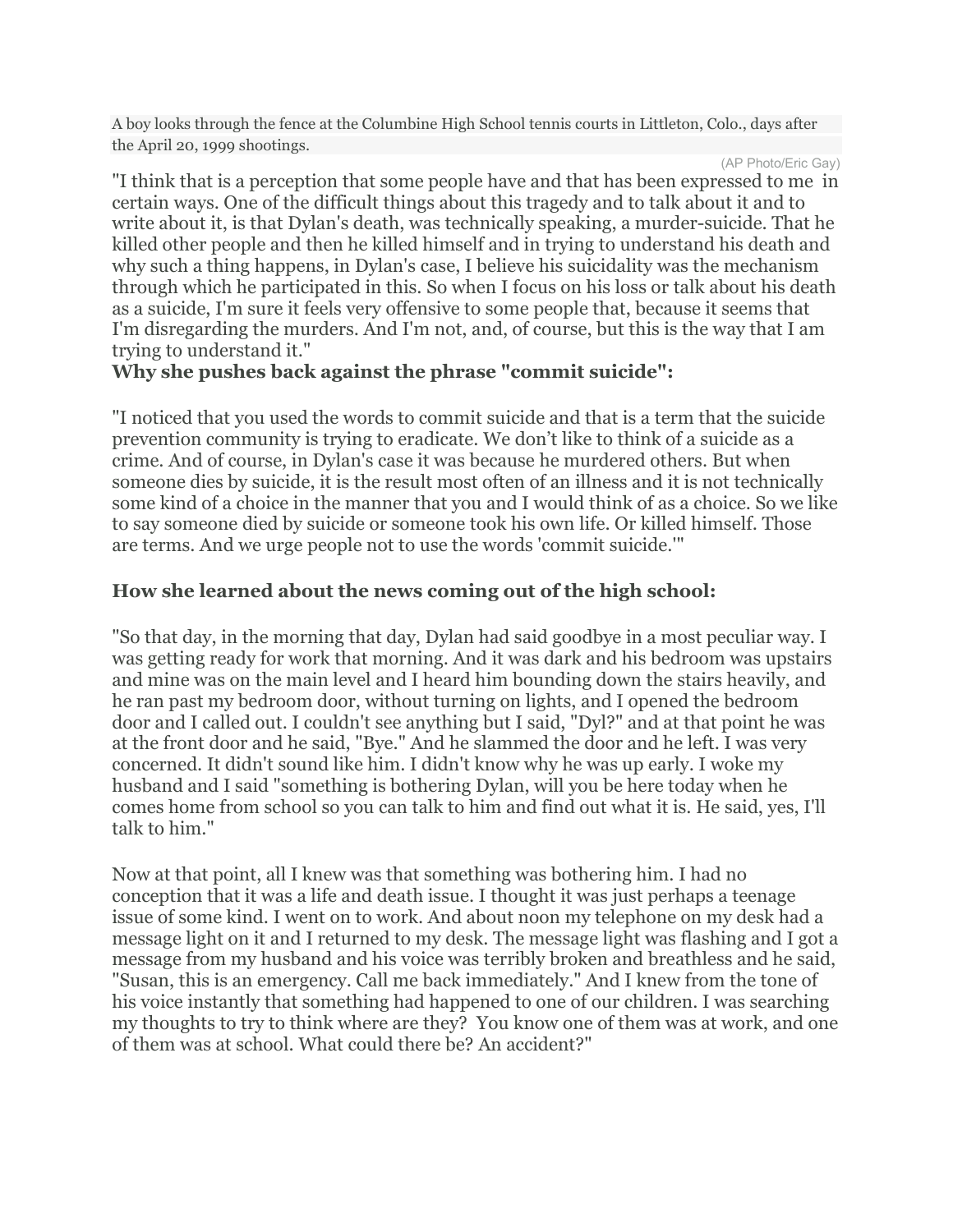[...]"And then I called Tom back and he just said listen to the television. And he put the phone in front of the television. And then I was really filled with horror because I thought what could be big enough that would be on television and I thought perhaps we were at war. And I yelled into the phone, what's happening? And then Tom got on the phone and just poured out, there's a shooting happening at the school. Some people in trench coats are shooting at people. I don't know where Dylan is. His friend just called here to see if he was at home. And he was just tumbling over his words and I just said,I'm coming home right now. And I left work and came home to face the rest of the day."

## **On the point at which she suspected Dylan was involved:**

"I did have a sense of foreboding that something was wrong but I had no idea of the magnitude of what was actually occurring. Dylan had mentioned to me in passing in the weeks before the tragedy that there was going to be some kind of a senior prank. And I remember talking with him about this and saying I don't care if the whole senior class is involved, don't do anything. You're on a diversion program, shaving cream on a banister could get you in trouble. And I was remembering that he had mentioned a prank so in my mind this was some kind of a prank that had gone wrong somehow."

# **And the point at which she knew for sure:**

"After I got home, it was very chaotic, it was just my husband and myself, but running around. My husband had called an attorney because, since Dylan had been on diversion and we believed he was involved in some kind of prank, not really knowing the level, the magnitude, of what was happening, that he would need an attorney. And the attorney then was able to contact the sheriff's department and get word back to us and they said, yes, there is something going on at the school, it appears that there's some kind of a shooting and somehow your son is involved with this. And that was how we learned of his involvement before it opened up and as the day went on, we learned, it just got worse and worse."

# **How the reality of what happened affected her:**

"Shattered is the right word. I had believed, up until that point that somehow this was something that was really not Dylan's 'fault', and I use air quotes because I mean it's like, of course it was his fault, he was there, he did this. But I think, in my mind, I believed that somehow he had, it had either been very impulsive that he was responding to or that he had been tricked or coerced or there was some kind of theater that was supposed to happen and real guns had been used to replace, you know, I don't know, a toy.

I know it sounds ridiculous, but honestly, that is where our frame of mind was, because those of us who knew Dylan could not believe that he was capable of doing this and being there willingly and doing the things that people were say, saying that he had done. So when I heard the police report and I, they sat me down and it was very, they were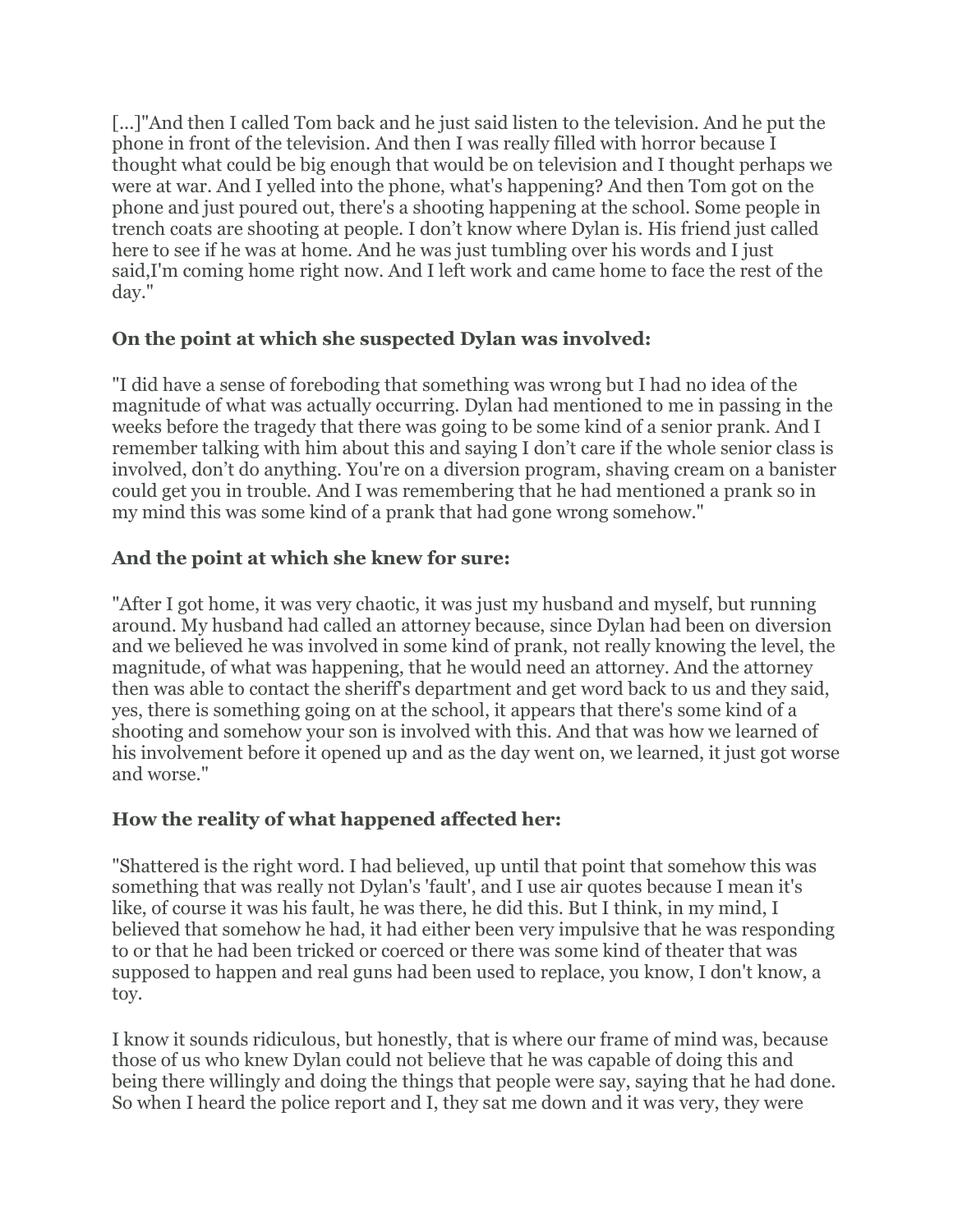very respectful. They showed the weapons that were used. They talked about the planning that had gone into it.

I was just so stunned and sickened. I remember standing up and thinking I was going to be ill. I almost, you know, left the room. And we had gone into it, sitting in my lap, were questions that I had regarding, could he have been brainwashed and how could that have happened? Because I was so sure that that's what they were going to tell me. And when I learned that he was certainly a participant who had planned this terrible thing and I saw some of the planning, some of the conversations that they had filmed, I was, it was almost as shocking for me as the day of the shootings. I was just completely, I don't know, numb, ill."

## **How she responds to people who ask, "How could you not have known?"**

"I have been asked that many times. And, my response is that the way Dylan presented himself to me and what was happening in his life did not show me any indications that he was as ill as he really was, as disturbed as, you know, off the rails. He had gotten into trouble fourteen months before he died. There was a sort of a series of things that were abhorrent in his behavior. He'd gotten arrested. He got in trouble at school.

After that, we searched his room. We took walks. We talked with him. We tried to understand what that little episode meant, and he, at that time, promised us that he would get his life on track, that he didn't need help, he was fine. And, really, that last year of his life, he really was behaving well.

He was behaving as if he were, he was focused on his future. He applied to and was accepted at four of his, four colleges, got into his first-choice school. He had a job. He hung out with various friends. He went to a prom three days before the massacre. Twelve friends went in a limo together out to dinner. He came home and told me he'd had the best time of his life."

#### **Why she still wonders what clues she missed:**

"Even though it's been almost 17 years, I continue to do this, and I probably will do it for the rest of my life. And I know that when there is a death by suicide in families, this particular process is very common for the survivors of that loss. We always blame ourselves, find a tremendous amount of guilt for not saying that one thing that would've made a difference or listened in such a way that something would've been drawn out.

I know that after Dylan died, I would go back through his life. I remember thinking seriously at one point that some, that the fact that I hadn't decorated his birthday cake when he was three, you know, I had only put sprinkles on it, and I had decorated his brother's cake, you know, was a sign that somehow he felt unloved. I know that sounds so insanely stupid, but that's the kind of thing you go through. You examine every moment, every conversation, and, yes, I do that. "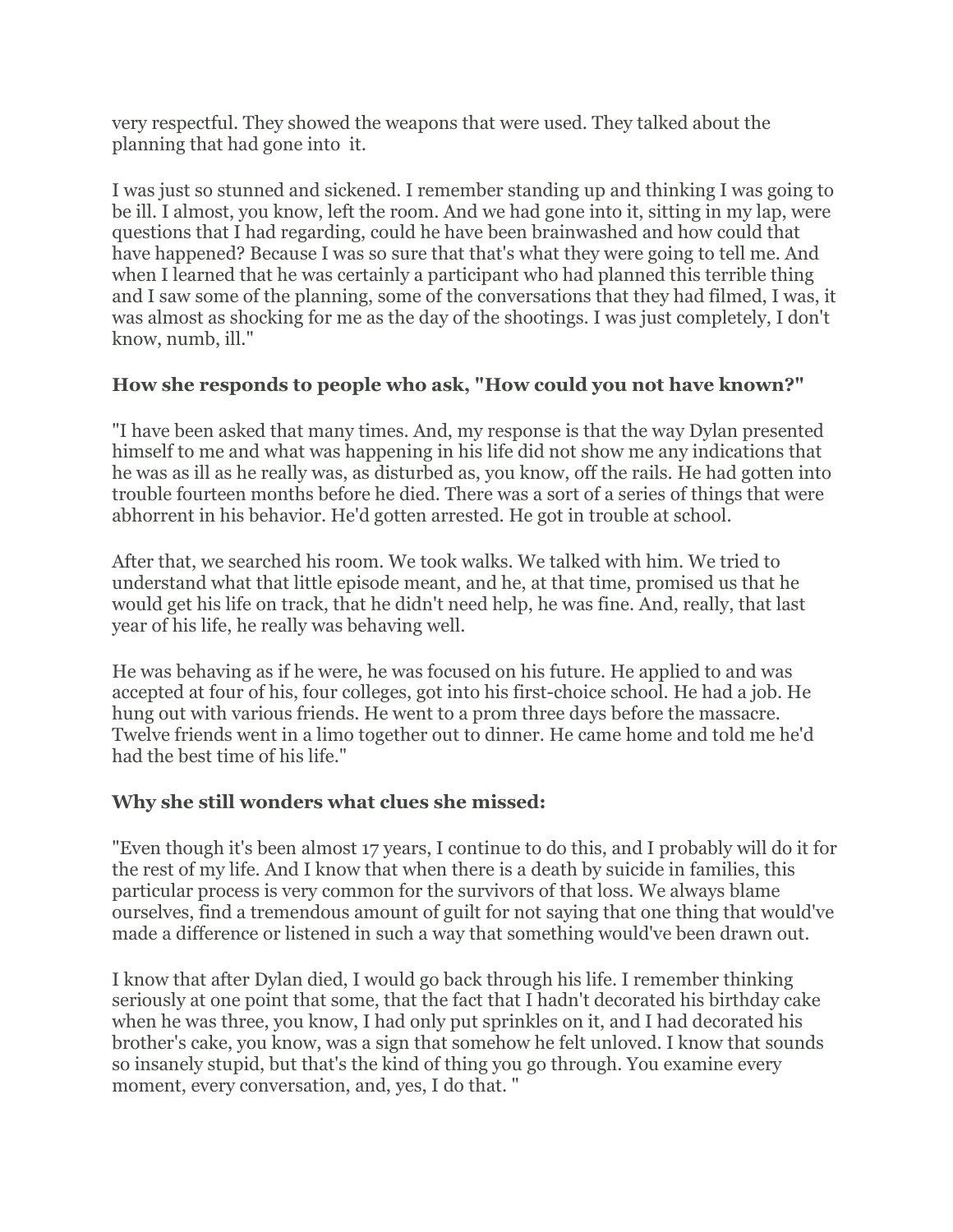## **On finding support among those affected by suicide:**

"The thing that eventually brought comfort to me was getting aligned with other survivors of suicide loss, because they, to some scale, had experienced the same thing that I had, certainly among their own families and friends. If there was a death by suicide, someone, someone would always be there to imply that this death had been their fault, that they had not been the right wife or mother or daughter. And they understood that, and it was very helpful to me to be around other people who, to some degree, understood what I was going through."

#### **Why the police didn't feel her family was safe in its own home:**

"They were going to do investigation. And so we were asked to leave. And we found refuge in a home of a relative, and we lived in their basement. And we were virtually terrified, living in hiding, and I had, it's hard to imagine, but I had nothing to do. I had been cut off from all family and friends, people who loved us and wanted to support us couldn't find us, because we were in hiding, and I had long hours sitting there, you know, with nothing to do.

I was grieving. I was lying around. And I remembered that I had a haircut scheduled, and I thought, I may as well go do this, and I remember asking my attorney, is it alright? Should I just go to this appointment just to get out of the house, get out from underfoot? And I did that. And, two friends accompanied me and they held my hands through this, because it was an ordeal for me to do this. And then, the very next day, apparently the hair dresser had gone and told the press about my being there. And then that story spun out of control to portray me as Marie Antoinette or somebody who was, you know, busy thinking about her appearance at a time when everybody was suffering.

And, what that experience taught me was the tremendous need that people had to see me as that kind of person, that to believe that I was very different from them, that I was very vain and negligent, that that somehow explained why such a thing could happen. And I think stories like that occur often for those reasons."

#### **Reading a passage from the book:**

*Like all mythologies, this belief that Dylan was a monster served a deeper purpose. People needed to believe they would recognize evil in their midst. Monsters are unmistakable. You would know a monster if you saw one, wouldn't you? If Dylan was a fiend, whose heedless parents had permitted their disturbed, raging teen to amass a weapons cache right under their noses, then the tragedy, horrible as it was, had no relevance to ordinary moms and dads in their own living rooms, their own children tucked snuggly into soft beds upstairs. The events might be heartbreaking, but they were also remote. If Dylan was a monster, then the events at Columbine, however tragic, were anomalous.*

#### **On learning to recognize teenage depression:**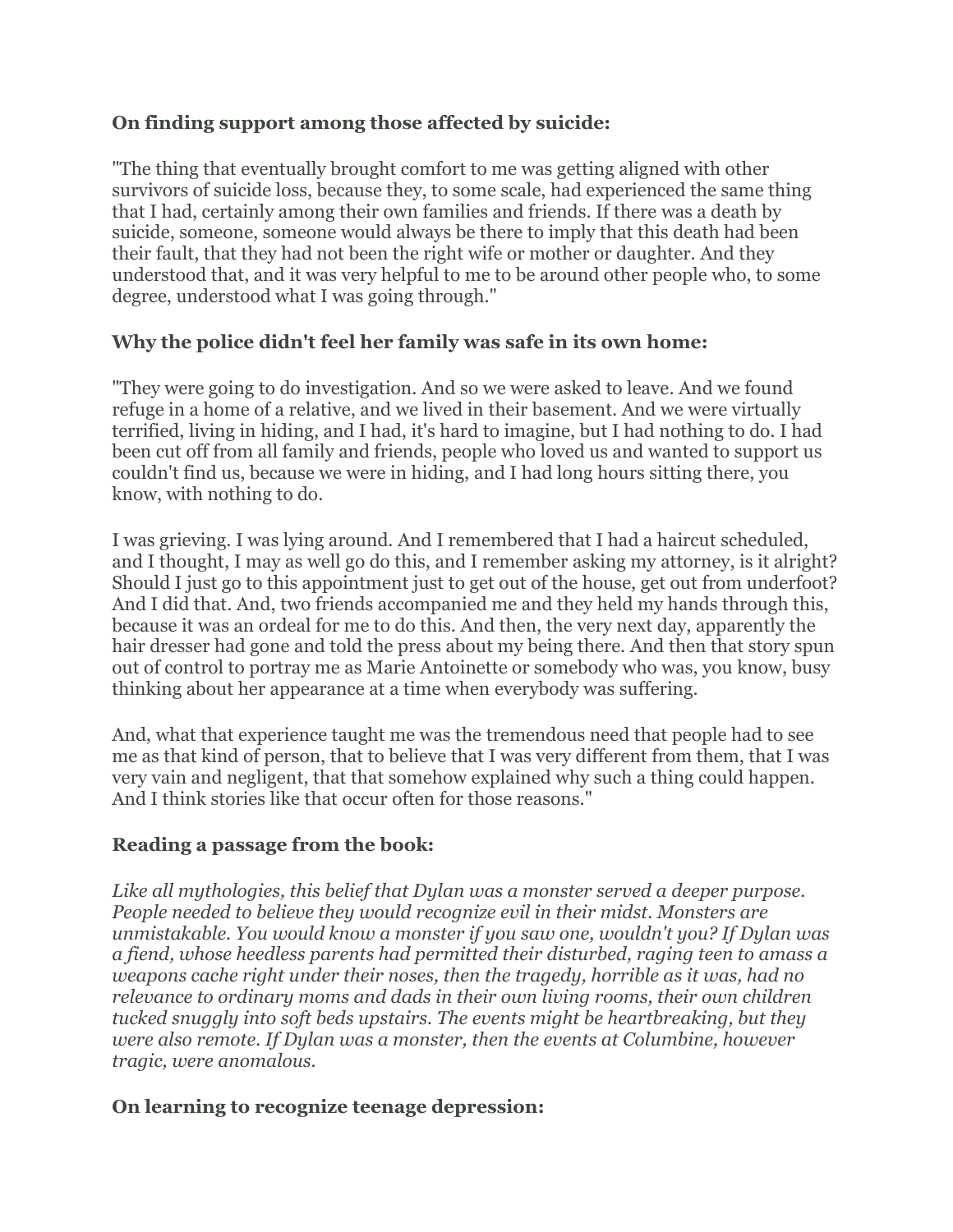"One of the things I certainly would've done differently was I knew nothing about teen depression when this happened. It was something I didn't understand. ... From what all the experts are saying, and from what I believe, I believe he was depressed. And, my experience with depression was working with adults in a psychiatric hospital years ago, so I saw catatonic adults or people who were moving very slowly and who behaved in a manner that showed that the weight of the world was in the their bodies.

Teen depression does not show itself that way. In boys, it can be irritability, even rage. It can be sleep disturbances, either lack of sleep or too much sleep. It can be changes in behavior, and I highlight that because I believe that what I saw in junior year, when Dylan got in trouble at school, when he got in trouble for stealing the equipment, those occurred in a cluster. And, if I look back on that now, those were indications of a change in behavior, and rather than just making the assumption that he would get his life on track as he promised, I wish I had found counseling for him."

# **On the first interaction she had with a family member of the victims:**

"The letters were the first. The only thing I had done was I read about them in the paper as much as I was able to. And you have to understand that it was so painful for me to do that. I couldn't read the paper or the accounts of what had happened because it just, I couldn't function if I did that. I would be too incapacitated. But once I made the decision that I wanted to write, then I began to try to read and know who these individuals really were."

[...]"I don't remember in the chronology of the way the letters were written. I just remember that I took each one as an individual effort. I tried to personalize it by using information that I had gotten from the newspapers. And there was a common paragraph in each of those letters in which I referred to Dylan's involvement as a moment of madness because at that time, that's what I believed it was. It was inconceivable to me that he was there because it was something pre-meditated. In my mind, I thought his being there was literally a moment of madness."

[...]"Two of the parents, and it would be the father of one of the boys and the mother of one of the girls, did reach out to me and ask to meet me and meet my husband and me. In one case I met with the mother alone and in the other case, the father met with both of us. And I can't even put into words, how much that meant to me, how grateful I was to them.

We had an opportunity to share, talk about our children, share, in one case, shared pictures with each other. And the mother who met with me was so kind and gracious and the very first thing she asked me was, "Who was Dylan?" And I remember thinking that was such a lovely and kind thing to say, to not just assume that he was the monster that everybody portrayed him to be."

#### **Her connection to the family of Eric Harris:**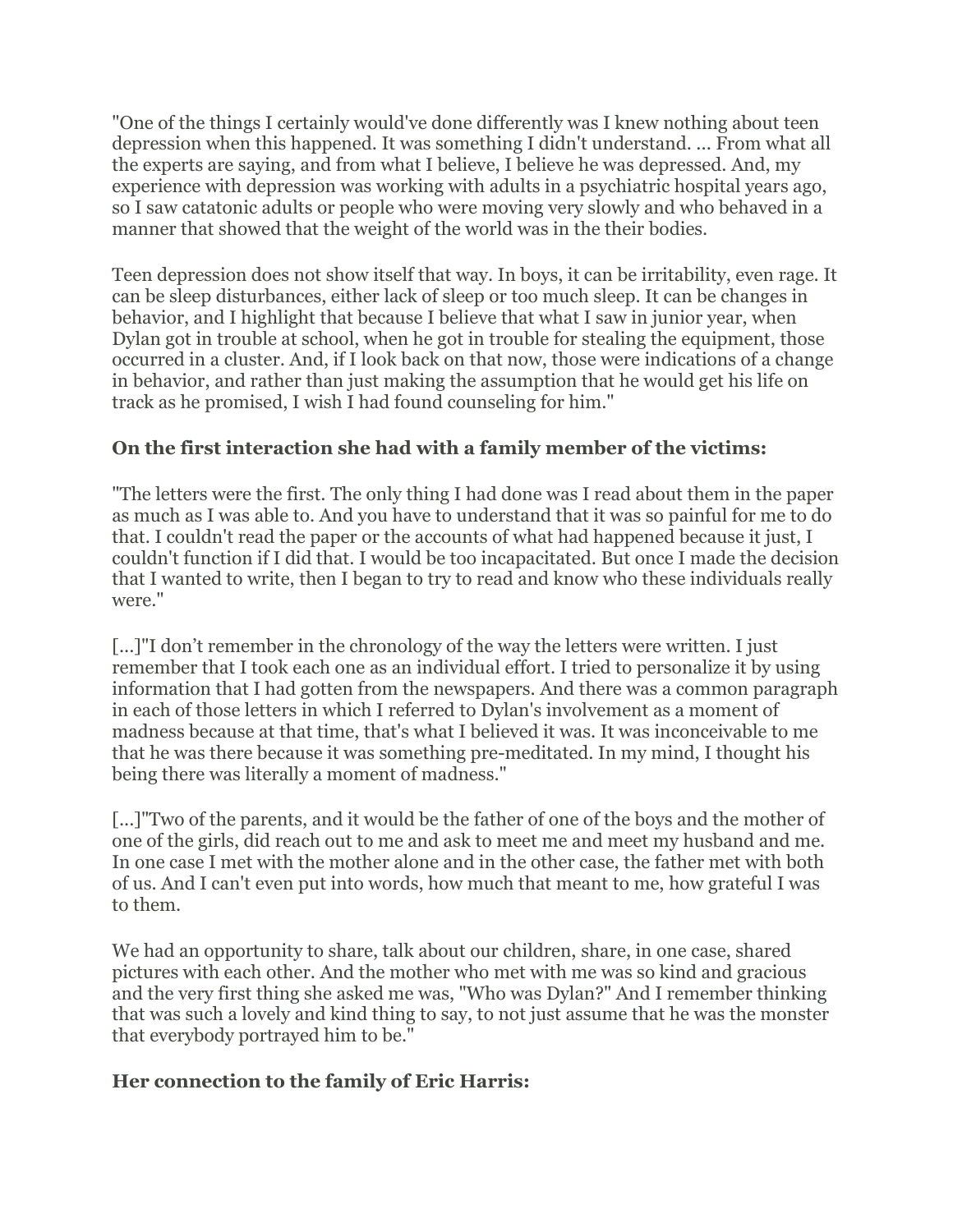"We are in contact occasionally. And what I want to say about this whole issue of people who are related to individuals who carry out crimes such as this, I think no one should ever perceive their silence to be indifference. It is not indifference.

For people who have family members who do horrible things to other people, we loathe what they did. We are humiliated by what they did and for most people it is too difficult to make themselves public, to talk about it, to constantly go back to this and relive it.

That is true for the many survivors of murder-suicides that I have talked with. And I want everyone to understand that my willingness to talk about this is the aberration, it's an unusual circumstance and to never judge people by their inability, or by their not wanting to make themselves public. It's a terribly, terribly difficult thing to make yourself public after something like this occurs."

# **What persuaded her to write the book and become public:**

"I'm not sure that there was an exact edge. I had been a writer, I was a journaler, I was somebody who always wrote and I had hundreds of pages written about this experience. So in my mind I knew that I would at some point write something. The difficulty was being ready to publish. And it took incrementally years to be able to get to a level of healing where I would be able to show my face, tell my story, withstand the criticism and the judgment once again when we had managed to get past it.

So I think stories such as one of the ones that I relay in the book, of people who knew me and would tell me that knowing my story had caused them to parent differently. There was a woman that I had worked with whose thirteen-year-old daughter was acting different to her and because she knew me, she pressed and dug and tried to really dig and find out if there was something behind this slight change in her behavior. And she did learn that her daughter had been raped on the street, when she had left the house during a time when she was not supposed to and was able to help her child after learning this.

So what I focused on in order to do this, was the importance of understanding that our loved ones can be deeply troubled and deeply disturbed and we may not know that and we don't want them to suffer in any way and we certainly don't want it to escalate into a major tragedy and I really finally got to the point where that desire to make that known overcame any fears that I had about it."

#### **On whether she worries the book might might re-traumatize families of those killed:**

"I was very conscious of that for all the families, including my own family. My goal in writing this book was to try to help people understand the importance of being aware of these issues. To know how many people are in distress. To understand that suicide is the second leading cause of death for youth. And I tried to, and I sincerely hope that,